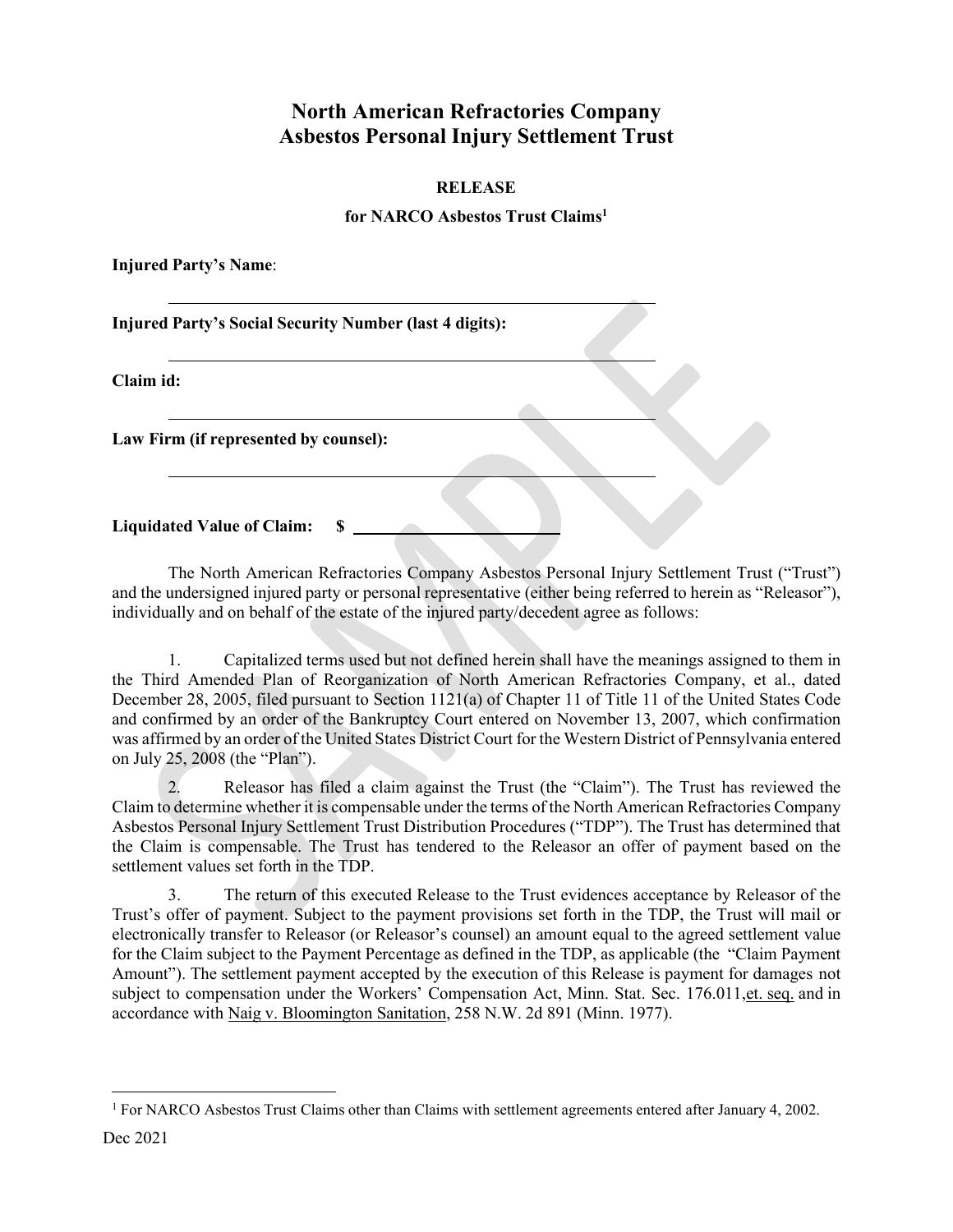4. In consideration for the agreements described herein and other good and valuable consideration, Releasor hereby fully releases the Trust, its trustees, directors, officers, agents, consultants, financial advisors, employees, attorneys, predecessors, successors and assigns, the NARCO Asbestos TAC, its members and its attorneys, the NARCO Asbestos Future Claimants' Representative and his attorneys, North American Refractories Company and Honeywell International Inc. and their respective directors, officers, agents, consultants, financial advisors, employees, attorneys, predecessors, successors and assigns, and any and all other persons or organizations who are entitled to benefit from the injunction entered pursuant to the Plan (hereinafter "Releasee(s)") from any and all NARCO Asbestos Trust Claims, as defined in the TDP, and any claims related thereto, except as expressly provided herein. The released claims include any and all present claims relating to asbestos-related diseases, injuries, cancers, and/or malignancies, including, but not limited to, loss of consortium, companionship, service, support, pain and suffering, wrongful death, and injury and damage of any kind allegedly resulting from any exposure to asbestos or asbestos-containing NARCO products for which NARCO and/or Honeywell has legal responsibility. However, if the settled Claim involves an asbestos-related non-malignant disease, then theReleasor and Releasees agree that, notwithstanding this Release, Releasor shall have the right to seek compensation from the Trust in accordance with the terms of the TDP in the event that the injured party isdiagnosed in the future with mesothelioma or lung or other cancer caused by exposure to asbestos or asbestos-containing product(s).

5. Releasor agrees that this Release is to be effective not only on behalf of the injured party, but also for the injured party's spouse, children, heirs, administrators, executors, personal representatives, beneficiaries, successors or assigns; provided, however, that this Release does not release claims for asbestos-related injuries allegedly suffered by the injured party's spouse, children, heirs, administrators, executors, personal representatives, successors or assigns because of their personal exposure to asbestos.

6. This Release is to be construed and applied in accordance with Pierringer v. Hoger, 21 Wis. 2d 182, 124 N.W. 2d 106 (1963), and Frey v. Snelgrove, 269 N.W. 2d 918 (Minn. 1978). Accordingly, the Releasor releases and discharges that fraction, portion or percentage of the total of any past, present or future cause of action or claims for damages and injuries Releasor now or hereafter may have against all parties responsible for the Claim, which by trial or other disposition may be determined tobe the percentage of causal fault for the Releasor's damages attributable to Releasee(s). The Releasor agrees to satisfy any future judgment which may be rendered in favor of the Releasor in such fraction, portion or percentage of the judgment as the causal fault of Releasees is adjudged to be to the causal fault of all persons adjudged responsible for Releasor's damages from liable persons or parties other than the Releasee(s). The settlement payment accepted by the execution of this Release extinguishes all liability of the Releasee(s) for all claims, crossclaims, third-party claims or counterclaims made by any other person, party, or entity or other source for contribution or indemnity on account of the Claim; but Releasor specifically reserves the right to proceed with and does not release any and all claims againstany person or party other than Releasee(s).

7. Releasor agrees that this is a compromise of disputed claims and that the payment of the consideration for this Release is not to be considered as an admission of liability on the part of any person or entity released hereby. It is further understood that this Release is not intended to relinquish any claim the Releasee(s) may have against any party or the Releasor has against any party that is not a Releasee. The parties further agree that this Release shall not be admissible in any suit or proceeding whatsoever as evidence or admission of any liability.

8. The Releasor represents and warrants (a) that the injured party has not previously settled with, or received payment from, Honeywell or NARCO on any claims, demands, obligations or causes of action referred to in this Release, (b) that any claim the injured party has filed in the tort system against NARCO and/or Honeywell with respect to alleged exposure to the NARCO Product Line was not dismissed with prejudice by any court of competent jurisdiction prior to the Petition Date, and (c) that no